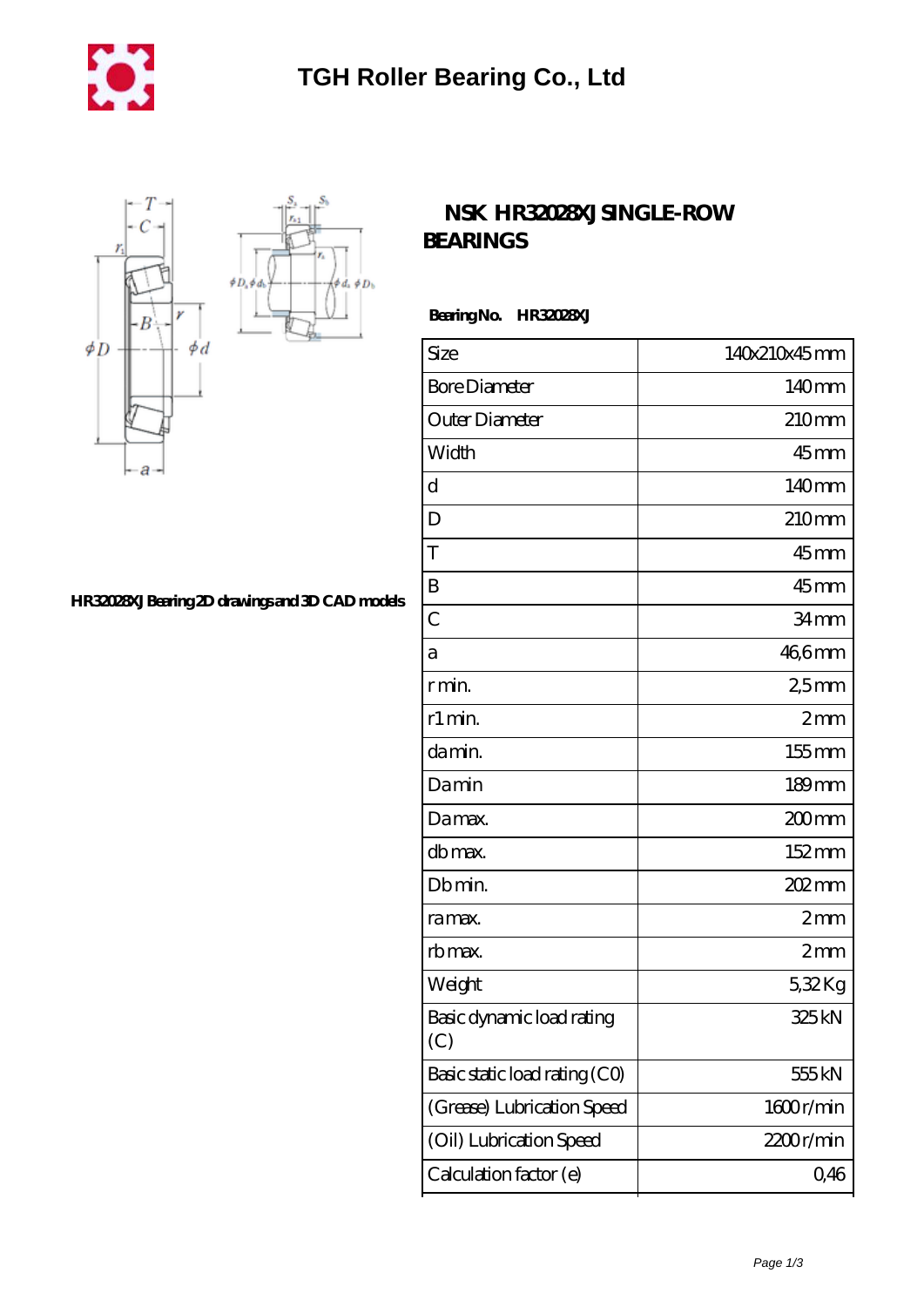

## **[TGH Roller Bearing Co., Ltd](https://m.mywebsitenews.com)**

| Calculation factor (YO) | 0,72           |
|-------------------------|----------------|
| LangID                  | 1              |
| outer r                 | 2              |
| D                       | 210            |
| TC-BET22                | 0              |
| TC-BET21                | 3              |
| TC-BET23                | $\overline{O}$ |
| inner r                 | 25             |
| mass                    | 532            |
| GRS rpm                 | 1600           |
| $D_b$                   | 202            |
| Cr                      | 33000          |
| TC-RA                   | 3437           |
| DE                      | 191.115        |
| T-ALP23                 | O              |
| db                      | 152            |
| T-ALP22                 | $\Omega$       |
| Prod_Type3              | TRBSR_MD_A     |
| da                      | 155            |
| <b>T-ALP21</b>          | 34             |
| Iso                     | 4DC            |
| ALPHA                   | 17             |
| SDM                     | 174648         |
| <b>SBRG</b>             | 20             |
| $D_2a2$                 | 189            |
| hidYobi                 | HR32028XJ      |
| Y1                      | 1.3            |
| $D_$ a1                 | 200            |
| $B_{-}$                 | 45             |
| hidTable                | ecat_NSTPRM    |
| Oil rpm                 | 2200           |
| CQ                      | 57000          |
|                         |                |